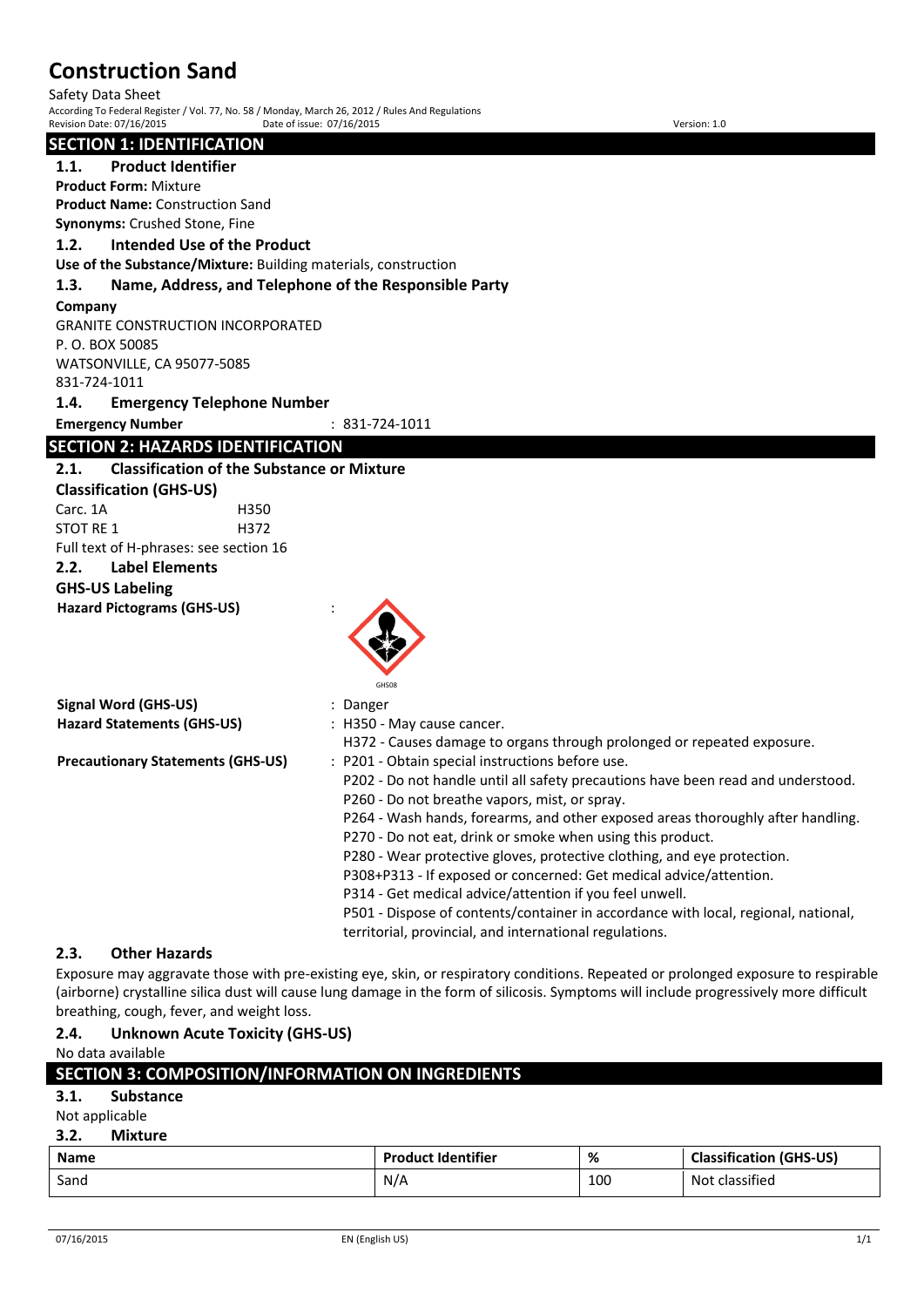Safety Data Sheet

According to Federal Register / Vol. 77, No. 58 / Monday, March 26, 2012 / Rules and Regulations

| Quartz               | (CAS No) 14808-60-7 | $1 - 20$ | Carc. 1A, H350<br>STOT RE 1, H372        |
|----------------------|---------------------|----------|------------------------------------------|
| Silica, cristobalite | (CAS No) 14464-46-1 | < 1      | Carc. 1A, H350<br>STOT RE 1, H372        |
| Tridymite            | (CAS No) 15468-32-3 | $\leq 1$ | Carc. 1A, H350<br><b>STOT RE 1, H372</b> |

Full text of H-phrases: see section 16

# **SECTION 4: FIRST AID MEASURES**

# **4.1. Description of First Aid Measures**

**First-aid Measures General**: Never give anything by mouth to an unconscious person. If you feel unwell, seek medical advice (show the label if possible).

**First-aid Measures After Inhalation**: Remove to fresh air and keep at rest in a position comfortable for breathing. Obtain medical attention if breathing difficulty persists.

**First-aid Measures After Skin Contact**: Rinse immediately with plenty of water. Obtain medical attention if irritation develops or persists.

**First-aid Measures After Eye Contact**: Rinse cautiously with water for at least 15 minutes. Remove contact lenses, if present and easy to do. Continue rinsing. Obtain medical attention.

**First-aid Measures After Ingestion**: Do not induce vomiting. Rinse mouth. Seek medical attention if any problems arise.

# **4.2. Most important symptoms and effects, both acute and delayed**

**Symptoms/Injuries:** Causes damage to organs through prolonged or repeated exposure.

**Symptoms/Injuries After Inhalation:** Repeated exposure to respirable (airborne) crystalline silica dust will cause lung damage in the form of silicosis.

**Symptoms/Injuries After Skin Contact:** Repeated or prolonged skin contact may cause irritation.

**Symptoms/Injuries After Eye Contact:** Repeated or prolonged contact will cause mechanical irritation.

**Symptoms/Injuries After Ingestion:** Ingestion is likely to be harmful or have adverse effects.

**Chronic Symptoms:** May cause cancer. Causes damage to organs through prolonged or repeated exposure. Repeated or prolonged exposure to respirable (airborne) crystalline silica dust will cause lung damage in the form of silicosis. Symptoms will include progressively more difficult breathing, cough, fever, and weight loss.

# **4.3. Indication of Any Immediate Medical Attention and Special Treatment Needed**

If you feel unwell, seek medical advice (show the label where possible).

# **SECTION 5: FIRE-FIGHTING MEASURES**

# **5.1. Extinguishing Media**

**Suitable Extinguishing Media:** Use extinguishing media appropriate for surrounding fire.

**Unsuitable Extinguishing Media:** Do not use a heavy water stream. Use of heavy stream of water may spread fire.

# **5.2. Special Hazards Arising From the Substance or Mixture**

**Fire Hazard:** Not flammable.

**Explosion Hazard:** Product is not explosive.

**Reactivity:** Hazardous reactions will not occur under normal conditions.

# **5.3. Advice for Firefighters**

**Precautionary Measures Fire:** Exercise caution when fighting any chemical fire.

**Firefighting Instructions:** Use water spray or fog for cooling exposed containers.

**Protection During Firefighting:** Do not enter fire area without proper protective equipment, including respiratory protection.

# **Other Information:** Refer to Section 9 for flammability properties.

# **SECTION 6: ACCIDENTAL RELEASE MEASURES**

**6.1. Personal Precautions, Protective Equipment and Emergency Procedures**

**General Measures**: Avoid prolonged contact with skin, eyes, or clothing. Do not breathe dust.

# **6.1.1. For Non-emergency Personnel**

**Protective Equipment:** Use appropriate personal protection equipment (PPE).

**Emergency Procedures:** Evacuate unnecessary personnel.

# **6.1.2. For Emergency Responders**

**Protective Equipment:** Equip cleanup crew with proper protection.

**Emergency Procedures:** Stop leak if safe to do so. Eliminate ignition sources. Ventilate area.

# **6.2. Environmental Precautions** No additional information available

# **6.3. Methods and Material for Containment and Cleaning Up**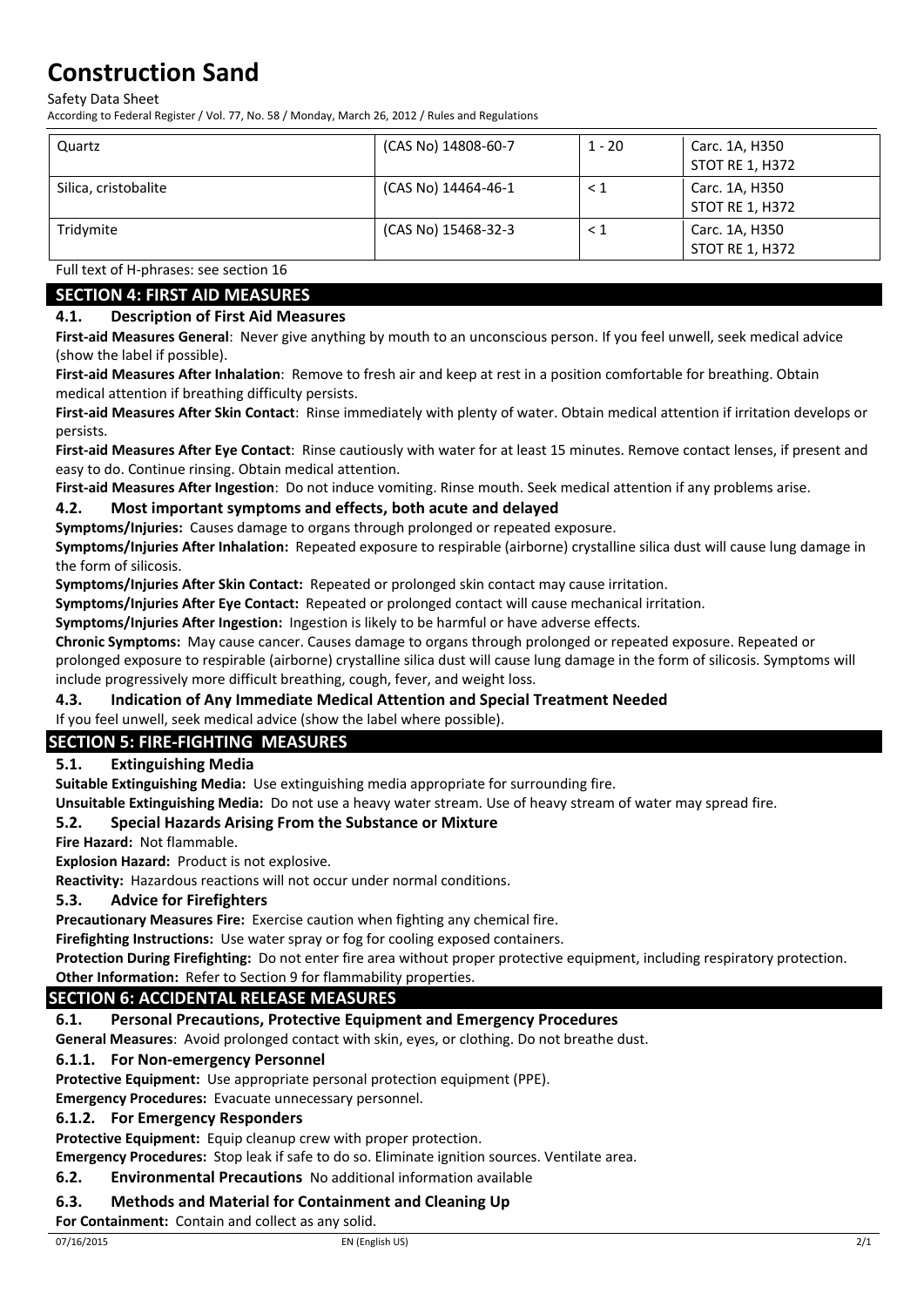Safety Data Sheet

According to Federal Register / Vol. 77, No. 58 / Monday, March 26, 2012 / Rules and Regulations

#### **6.4. Reference to Other Sections**

See Heading 8. Exposure controls and personal protection. For further information refer to section 13.

# **SECTION 7: HANDLING AND STORAGE**

#### **7.1. Precautions for Safe Handling**

**Hygiene Measures:** Handle in accordance with good industrial hygiene and safety procedures. Wash hands and other exposed areas with mild soap and water before eating, drinking or smoking and when leaving work.

#### **7.2. Conditions for Safe Storage, Including Any Incompatibilities**

**Technical Measures:** Comply with applicable regulations.

**Storage Conditions:** Store in a dry, cool and well-ventilated place. Keep/Store away from Incompatible materials.

**Incompatible Products:** Strong acids. Strong bases. Strong oxidizers.

# **7.3. Specific End Use(s)**

Building materials, construction.

# **SECTION 8: EXPOSURE CONTROLS/PERSONAL PROTECTION**

#### **8.1. Control Parameters**

For substances listed in section 3 that are not listed here, there are no established exposure limits from the manufacturer, supplier, importer, or the appropriate advisory agency including: ACGIH (TLV), NIOSH (REL), or OSHA (PEL).

| Quartz (14808-60-7)    |                                      |                                                                           |
|------------------------|--------------------------------------|---------------------------------------------------------------------------|
| <b>USA ACGIH</b>       | ACGIH TWA $(mg/m3)$                  | 0.025 mg/m <sup>3</sup> (respirable fraction)                             |
| <b>USA ACGIH</b>       | <b>ACGIH chemical category</b>       | A2 - Suspected Human Carcinogen                                           |
| <b>USA NIOSH</b>       | NIOSH REL (TWA) $(mg/m3)$            | 0.05 mg/m <sup>3</sup> (respirable dust)                                  |
| <b>USA IDLH</b>        | US IDLH $(mg/m3)$                    | 50 mg/m <sup>3</sup> (respirable dust)                                    |
| <b>USA OSHA</b>        | OSHA PEL (STEL) (mg/m <sup>3</sup> ) | 250 mppcf/%SiO <sub>2</sub> +5, 10mg/m <sup>3</sup> /%SiO <sub>2</sub> +2 |
|                        | Silica, cristobalite (14464-46-1)    |                                                                           |
| <b>USA ACGIH</b>       | ACGIH TWA $(mg/m3)$                  | 0.025 mg/m <sup>3</sup> (respirable fraction)                             |
| <b>USA ACGIH</b>       | <b>ACGIH chemical category</b>       | Suspected Human Carcinogen                                                |
| <b>USA NIOSH</b>       | NIOSH REL (TWA) (mg/m <sup>3</sup> ) | 0.05 mg/m <sup>3</sup> (respirable dust)                                  |
| <b>USA IDLH</b>        | US IDLH $(mg/m3)$                    | 25 mg/m <sup>3</sup> (respirable dust)                                    |
| Tridymite (15468-32-3) |                                      |                                                                           |
| <b>USA NIOSH</b>       | NIOSH REL (TWA) $(mg/m3)$            | 0.05 mg/m <sup>3</sup> (respirable dust)                                  |
| <b>USA IDLH</b>        | US IDLH $(mg/m3)$                    | 25 mg/m <sup>3</sup> (respirable dust)                                    |
|                        |                                      |                                                                           |

#### **8.2. Exposure Controls**

| <b>Appropriate Engineering Controls</b><br><b>Personal Protective Equipment</b> | : Ensure adequate ventilation, especially in confined areas. Emergency eye wash<br>fountains and safety showers should be available in the immediate vicinity of any<br>potential exposure. Ensure all national/local regulations are observed.<br>: Protective goggles. Gloves. Protective clothing. Dust formation: dust mask. |
|---------------------------------------------------------------------------------|----------------------------------------------------------------------------------------------------------------------------------------------------------------------------------------------------------------------------------------------------------------------------------------------------------------------------------|
|                                                                                 |                                                                                                                                                                                                                                                                                                                                  |
| <b>Materials for Protective Clothing</b>                                        | : Chemically resistant materials and fabrics.                                                                                                                                                                                                                                                                                    |
| <b>Hand Protection</b>                                                          | : Wear chemically resistant protective gloves.                                                                                                                                                                                                                                                                                   |
| <b>Eye Protection</b>                                                           | : Chemical goggles or safety glasses.                                                                                                                                                                                                                                                                                            |
| <b>Skin and Body Protection</b>                                                 | : Wear suitable protective clothing.                                                                                                                                                                                                                                                                                             |
| <b>Respiratory Protection</b>                                                   | : Use NIOSH-approved dust mask if dust has the potential to become airborne.                                                                                                                                                                                                                                                     |
| <b>Environmental Exposure Controls</b>                                          | : Do not allow the product to be released into the environment.                                                                                                                                                                                                                                                                  |
| <b>Consumer Exposure Controls</b>                                               | : Do not eat, drink or smoke during use.                                                                                                                                                                                                                                                                                         |
| <b>SECTION 9: PHYSICAL AND CHEMICAL PROPERTIES</b>                              |                                                                                                                                                                                                                                                                                                                                  |
| <b>Information on Basic Physical and Chemical Properties</b><br>9.1.            |                                                                                                                                                                                                                                                                                                                                  |
| <b>Physical State</b>                                                           | : Solid                                                                                                                                                                                                                                                                                                                          |
| Appearance                                                                      | Angular particles, light/salt and pepper colored, ranging in size from<br>grains to small pebbles.                                                                                                                                                                                                                               |
| Odor                                                                            | Odorless                                                                                                                                                                                                                                                                                                                         |
| <b>Odor Threshold</b>                                                           | No data available                                                                                                                                                                                                                                                                                                                |
| рH                                                                              | No data available                                                                                                                                                                                                                                                                                                                |
|                                                                                 |                                                                                                                                                                                                                                                                                                                                  |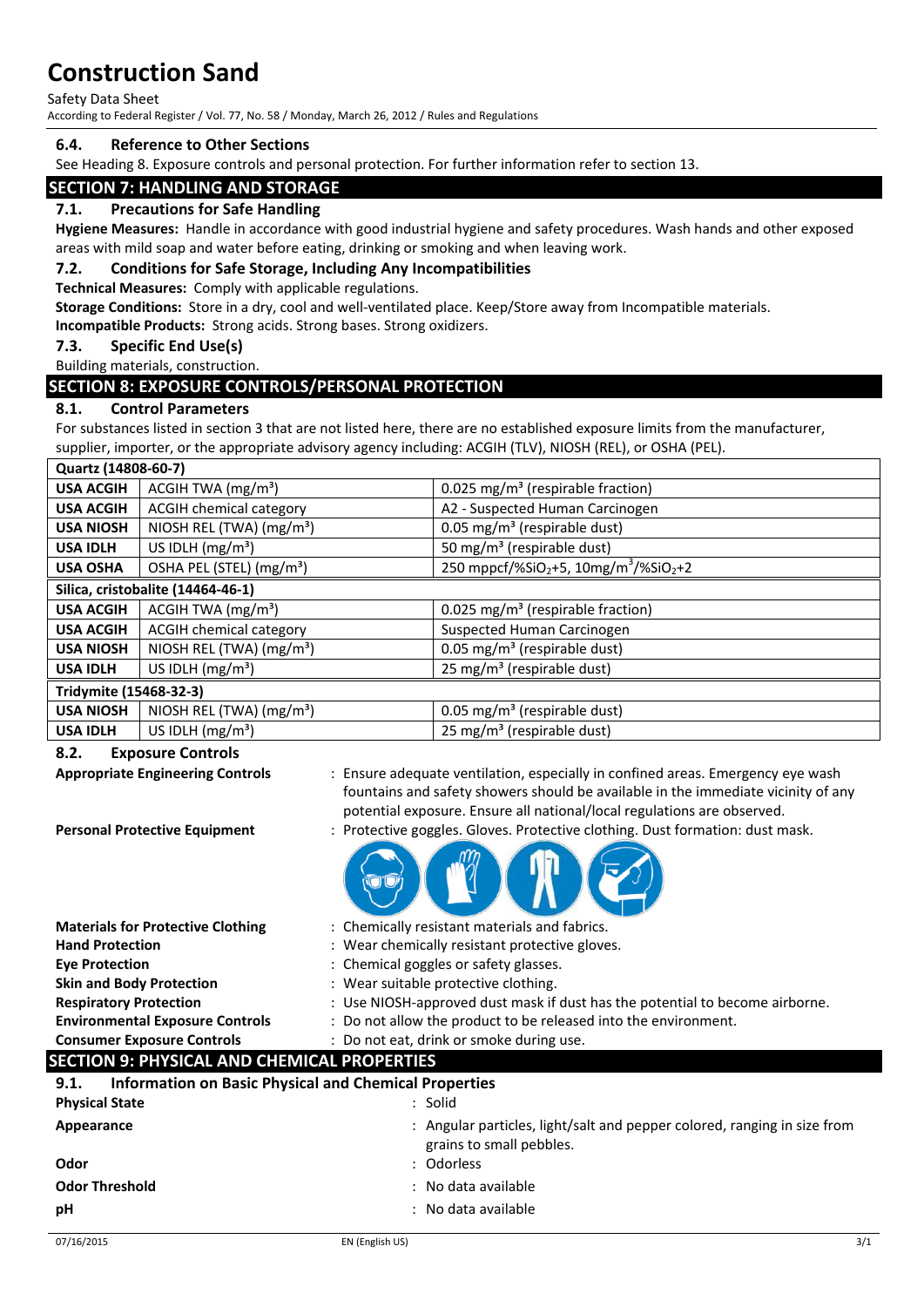Safety Data Sheet

According to Federal Register / Vol. 77, No. 58 / Monday, March 26, 2012 / Rules and Regulations

| <b>Evaporation Rate</b>                       | No data available<br>÷. |
|-----------------------------------------------|-------------------------|
| <b>Melting Point</b>                          | No data available<br>÷. |
| <b>Freezing Point</b>                         | No data available       |
| <b>Boiling Point</b>                          | No data available       |
| <b>Flash Point</b>                            | No data available       |
| <b>Auto-ignition Temperature</b>              | No data available       |
| <b>Decomposition Temperature</b>              | No data available       |
| Flammability (solid, gas)                     | No data available       |
| <b>Vapor Pressure</b>                         | No data available       |
| <b>Relative Vapor Density at 20 °C</b>        | No data available       |
| <b>Relative Density</b>                       | No data available       |
| <b>Specific Gravity</b>                       | $: 2.4 - 2.8$           |
| Solubility                                    | Insoluble in water      |
| <b>Partition Coefficient: N-Octanol/Water</b> | No data available       |
| <b>Viscosity</b>                              | No data available       |

**9.2. Other Information** No additional information available

# **SECTION 10: STABILITY AND REACTIVITY**

**10.1. Reactivity:** Hazardous reactions will not occur under normal conditions.

- **10.2. Chemical Stability:** Stable under recommended handling and storage conditions (see section 7).
- **10.3. Possibility of Hazardous Reactions:** Hazardous polymerization will not occur.
- **10.4. Conditions to Avoid:** Incompatible materials.
- **10.5. Incompatible Materials:** Strong acids, strong bases, strong oxidizers.
- **10.6. Hazardous Decomposition Products:** Quartz (silica) will dissolve in hydroflouric acid producing a corrosive gas, silicon tetrafluoride.

# **SECTION 11: TOXICOLOGICAL INFORMATION**

# **11.1. Information On Toxicological Effects**

**Acute Toxicity:** Not classified

| Quartz (14808-60-7)    |                    |  |
|------------------------|--------------------|--|
| LD50 Oral Rat          | ⋅5000 mg/kg        |  |
| <b>LD50 Dermal Rat</b> | $\cdot$ 5000 mg/kg |  |

**Skin Corrosion/Irritation:** Not classified

**Serious Eye Damage/Irritation:** Not classified

**Respiratory or Skin Sensitization:** Not classified

**Germ Cell Mutagenicity:** Not classified

**Carcinogenicity:** May cause cancer.

| Quartz (14808-60-7)                              |                                               |  |
|--------------------------------------------------|-----------------------------------------------|--|
| <b>IARC</b> group                                |                                               |  |
| <b>National Toxicology Program (NTP) Status</b>  | Known Human Carcinogens.                      |  |
| <b>OSHA Hazard Communication Carcinogen List</b> | In OSHA Hazard Communication Carcinogen list. |  |
| Silica, cristobalite (14464-46-1)                |                                               |  |
| <b>IARC</b> group                                |                                               |  |
| <b>OSHA Hazard Communication Carcinogen List</b> | In OSHA Hazard Communication Carcinogen list. |  |
| Tridymite (15468-32-3)                           |                                               |  |
| <b>IARC</b> group                                |                                               |  |
| <b>OSHA Hazard Communication Carcinogen List</b> | In OSHA Hazard Communication Carcinogen list. |  |
|                                                  |                                               |  |

**Reproductive Toxicity:** Not classified

**Specific Target Organ Toxicity (Single Exposure):** Not classified

**Specific Target Organ Toxicity (Repeated Exposure):** Causes damage to organs through prolonged or repeated exposure.

#### **Aspiration Hazard:** Not classified

**Symptoms/Injuries After Inhalation:** Repeated exposure to respirable (airborne) crystalline silica dust will cause lung damage in the form of silicosis.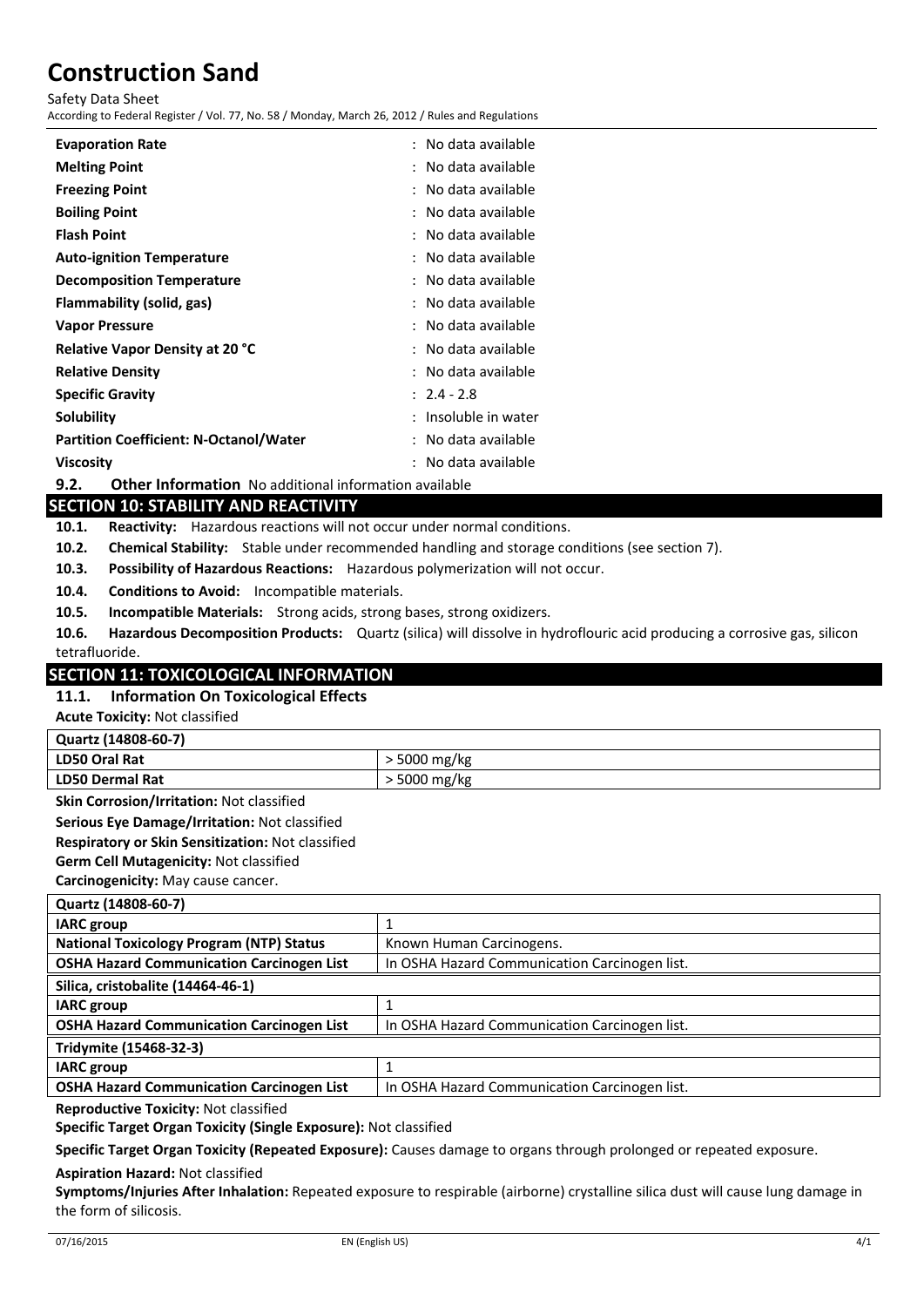Safety Data Sheet

According to Federal Register / Vol. 77, No. 58 / Monday, March 26, 2012 / Rules and Regulations

**Symptoms/Injuries After Skin Contact:** Repeated or prolonged skin contact may cause irritation.

**Symptoms/Injuries After Eye Contact:** Repeated or prolonged contact will cause mechanical irritation.

**Symptoms/Injuries After Ingestion:** Ingestion is likely to be harmful or have adverse effects.

**Chronic Symptoms:** May cause cancer. Causes damage to organs through prolonged or repeated exposure. Repeated or

prolonged exposure to respirable (airborne) crystalline silica dust will cause lung damage in the form of silicosis. Symptoms will include progressively more difficult breathing, cough, fever, and weight loss.

# **SECTION 12: ECOLOGICAL INFORMATION**

**12.1. Toxicity** No additional information available

**12.2. Persistence and Degradability** No additional information available

**12.3. Bioaccumulative Potential** No additional information available

**12.4. Mobility in Soil** No additional information available

**12.5. Other Adverse Effects**

**Other Information COLLECT ENGLISION** : Avoid release to the environment.

# **SECTION 13: DISPOSAL CONSIDERATIONS**

#### **13.1. Waste treatment methods**

**Waste Disposal Recommendations:** Dispose of waste material in accordance with all local, regional, national, provincial, territorial and international regulations.

**Ecology – Waste Materials:** Avoid release to the environment.

#### **SECTION 14: TRANSPORT INFORMATION**

14.1. In Accordance with DOT Not regulated for transport

**14.2. In Accordance with IMDG** Not regulated for transport

14.3. In Accordance with IATA Not regulated for transport

# **SECTION 15: REGULATORY INFORMATION**

#### **15.1 US Federal Regulations**

| <b>Construction Sand</b>                                                  |                                 |  |
|---------------------------------------------------------------------------|---------------------------------|--|
| <b>SARA Section 311/312 Hazard Classes</b>                                | Delayed (chronic) health hazard |  |
| Quartz (14808-60-7)                                                       |                                 |  |
| Listed on the United States TSCA (Toxic Substances Control Act) inventory |                                 |  |
| <b>SARA Section 311/312 Hazard Classes</b>                                | Immediate (acute) health hazard |  |
|                                                                           | Delayed (chronic) health hazard |  |
| Silica, cristobalite (14464-46-1)                                         |                                 |  |
| Listed on the United States TSCA (Toxic Substances Control Act) inventory |                                 |  |
| <b>SARA Section 311/312 Hazard Classes</b>                                | Delayed (chronic) health hazard |  |
| Tridymite (15468-32-3)                                                    |                                 |  |
| <b>SARA Section 311/312 Hazard Classes</b>                                | Delayed (chronic) health hazard |  |

#### **15.2 US State Regulations**

| Quartz (14808-60-7)                                   |                                                                |
|-------------------------------------------------------|----------------------------------------------------------------|
| U.S. - California - Proposition 65 - Carcinogens List | WARNING: This product contains chemicals known to the State of |
|                                                       | California to cause cancer.                                    |
|                                                       |                                                                |

#### **Quartz (14808-60-7)**

- U.S. Massachusetts Right To Know List
- U.S. New Jersey Right to Know Hazardous Substance List

U.S. - Pennsylvania - RTK (Right to Know) List

#### **Silica, cristobalite (14464-46-1)**

- U.S. Massachusetts Right To Know List
- U.S. New Jersey Right to Know Hazardous Substance List

U.S. - Pennsylvania - RTK (Right to Know) List

#### **Tridymite (15468-32-3)**

U.S. - Massachusetts - Right To Know List

U.S. - New Jersey - Right to Know Hazardous Substance List

U.S. - Pennsylvania - RTK (Right to Know) List